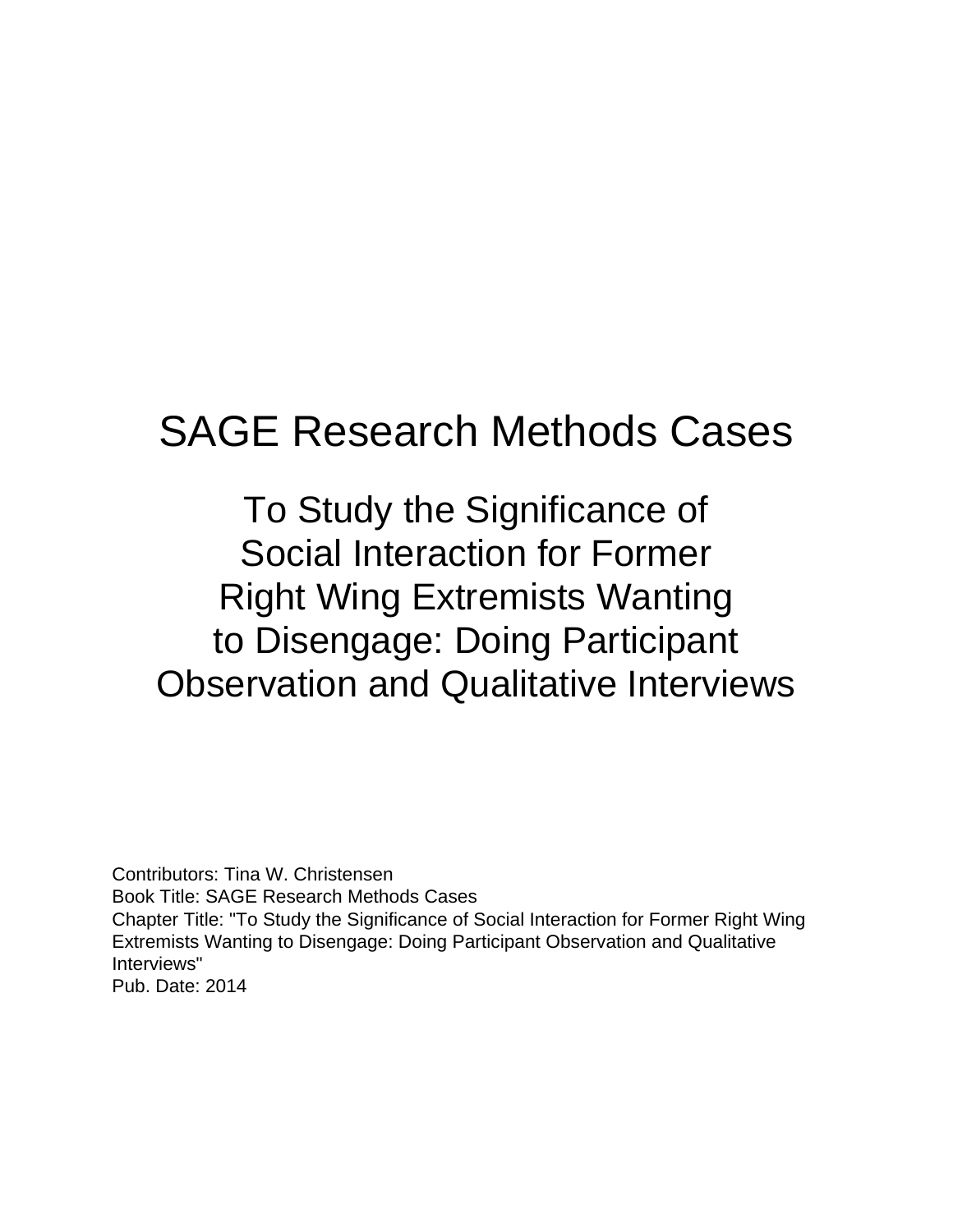Access Date: February 24, 2014 Publishing Company: SAGE Publications, Ltd. City: London Print ISBN: Online ISBN: 9781446273050 DOI:<http://dx.doi.org/10.4135/978144627305013509941>

This PDF has been generated from SAGE Research Methods. Please note that the pagination of the online version will vary from the pagination of the print book.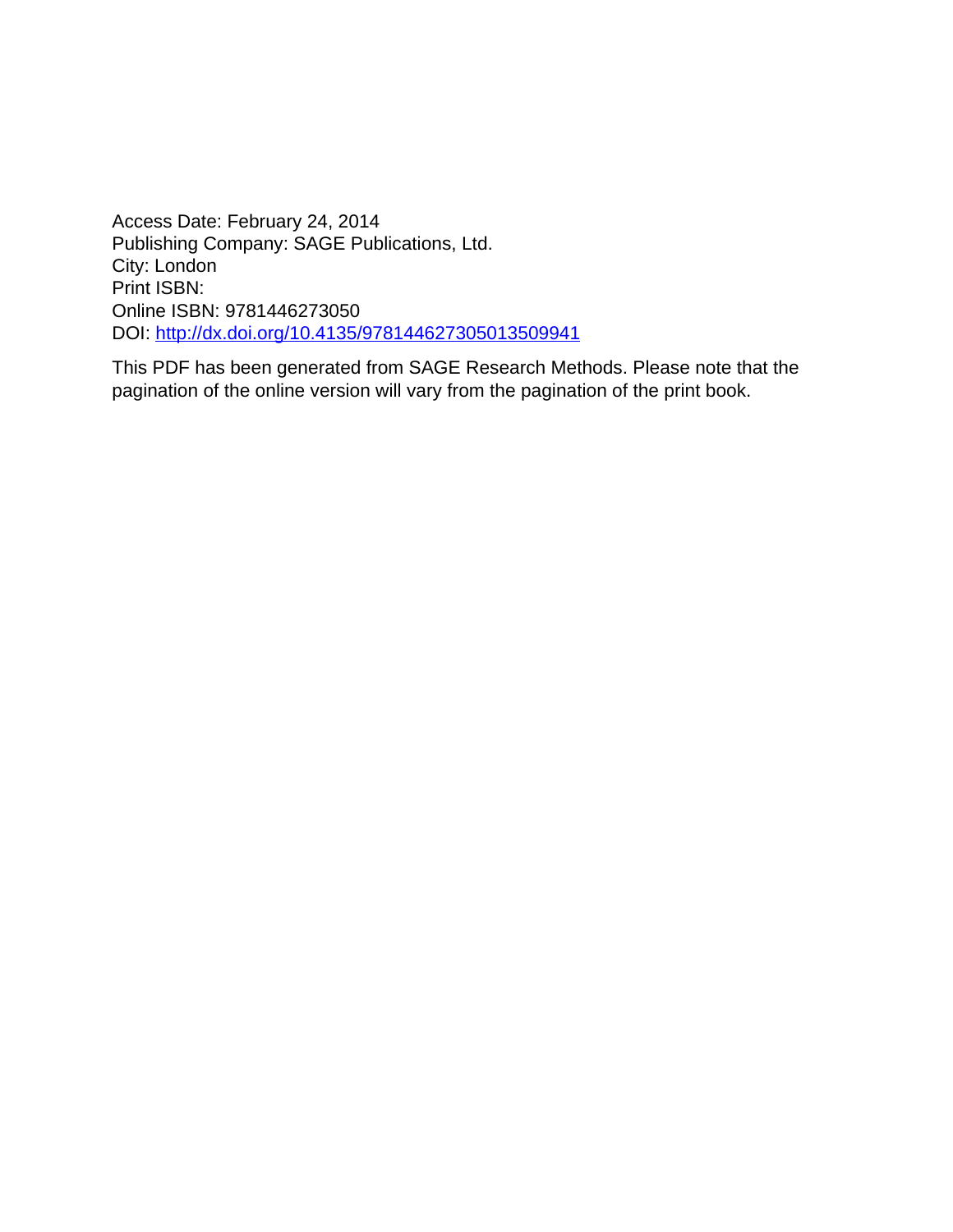<http://dx.doi.org/10.4135/978144627305013509941>

To Study the Significance of Social Interaction for Former Right Wing Extremists Wanting to Disengage: Doing Participant Observation and Qualitative Interviews

#### Link to the Research Output

The study is still ongoing.

This case study describes the process from the planning of a qualitative research to engaging in the fieldwork. I wish to illuminate how pre-understandings of the field as well as everyday practicalities play a significant role for the choice we make while in the field. I was interested in investigating the significance of social interaction for former participants in right wing extremist groups, who were in a disengagement process with the help from the organisation Exit in Stockholm, Sweden. As this field involved dealing with people in transition, it also meant dealing with people with very complex life stories and ambiguous identities and positions, which made it difficult to find an appropriate method to capture the many aspects involved in the process. As I will describe in the article, it is often necessary to change your methods numerous times as your research progresses.

### Learning Outcomes

• The case shows how the methods used in a qualitative research project are a result of the research interest, but also dependent on what is feasible in the field

Page 3 of 18 SAGE Research Methods Cases: To Study the Significance of Social Interaction for Former Right Wing Extremists Wanting to Disengage: Doing Participant Observation and Qualitative Interviews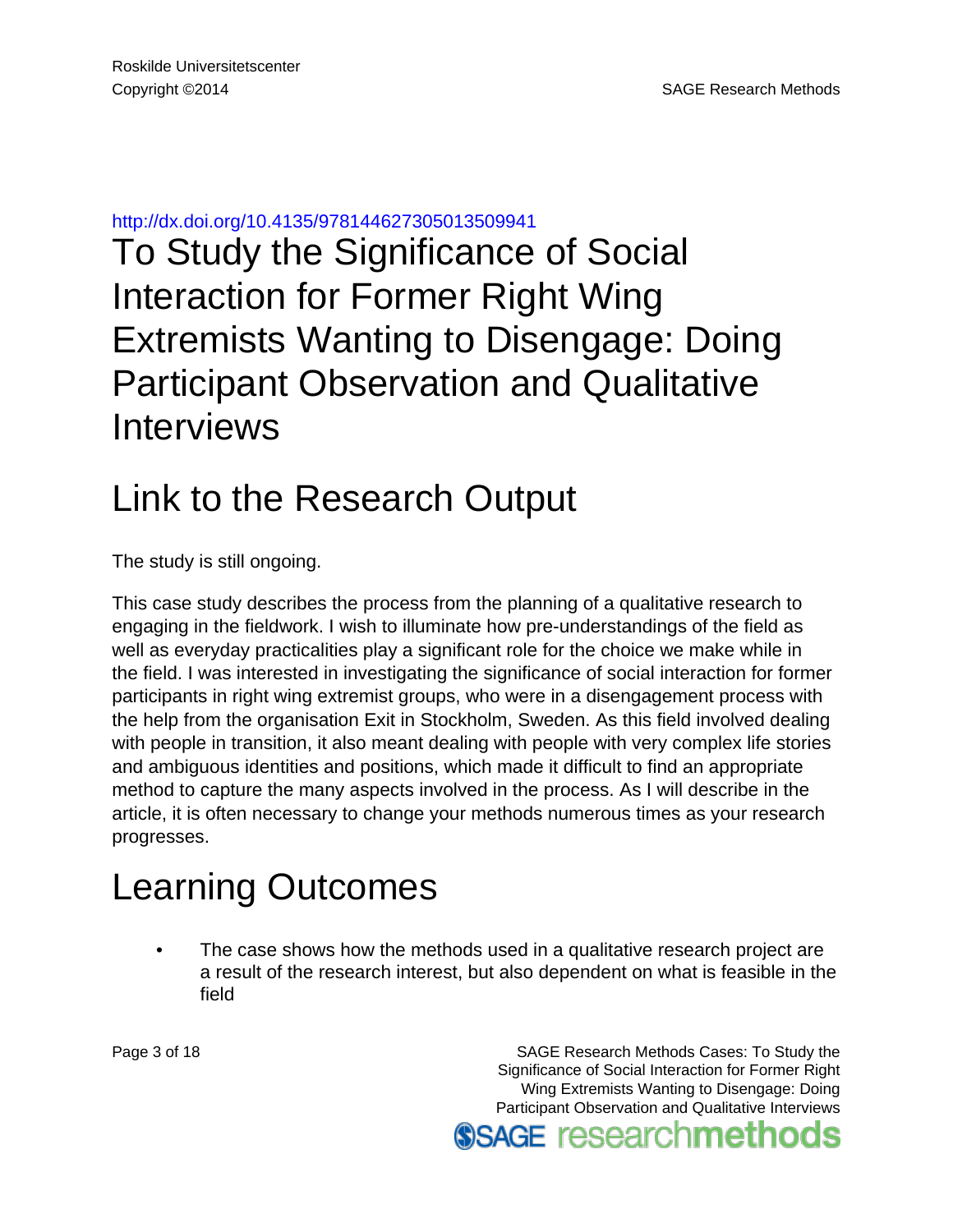- To illuminate the differences between the planning of a fieldwork and actually being in the field and how to deal with it
- To better understand the difficulties and complexities of organising and doing research including life history data, which can be stressful and painful to talk about for the interviewed

## Research Question and Envisioned Method

I was trained as a social anthropologist at Oslo University and am currently working on my PhD thesis, at the Department of Social Psychology at Roskilde University in Denmark. In accordance with the ideals of classical anthropology, I planned 6 months of fieldwork at Exit, a Stockholm-based organisation providing support to people seeking to leave extremist right wing groups. The main research question I sought to illuminate was the significance of social interaction in the subjective construction of identity in a process of transition.

Those who work for Exit are a mixture of social workers, academics and former right wing extremists who use their own experiences of disengagement in helping others. The staff make use of psykoterapeutiske methods when working with who they describe as their clients – people seeking to leave an extreme group behind – in an attempt to make the clients go through a transitional period, challenging them to redefine and negotiate their world views, self-perception and ultimately identity. Most Exit clients contact the organisation on their own initiative. The individual is then given a coach, usually someone with personal experience as a former participant in the extremist right. One of Exit's methods of working with its clients is to build a strong relationship between client and coach, as confidence between the two is seen as crucial for the interaction between them. The issues the clients are struggling with are often related not only to the reasons for joining but also to the results of having taken part in an extremist group. As part of the trust-building method and the disengagement process, the coach and client undertake different activities together, such as weightlifting, going to cafes and museums or whatever the client wishes to do. The purpose is to strengthen the client's motivation for leaving the extremist group, broaden his or her social skills and to make him or her experience new emotions and ways of being.

Page 4 of 18 SAGE Research Methods Cases: To Study the Significance of Social Interaction for Former Right Wing Extremists Wanting to Disengage: Doing Participant Observation and Qualitative Interviews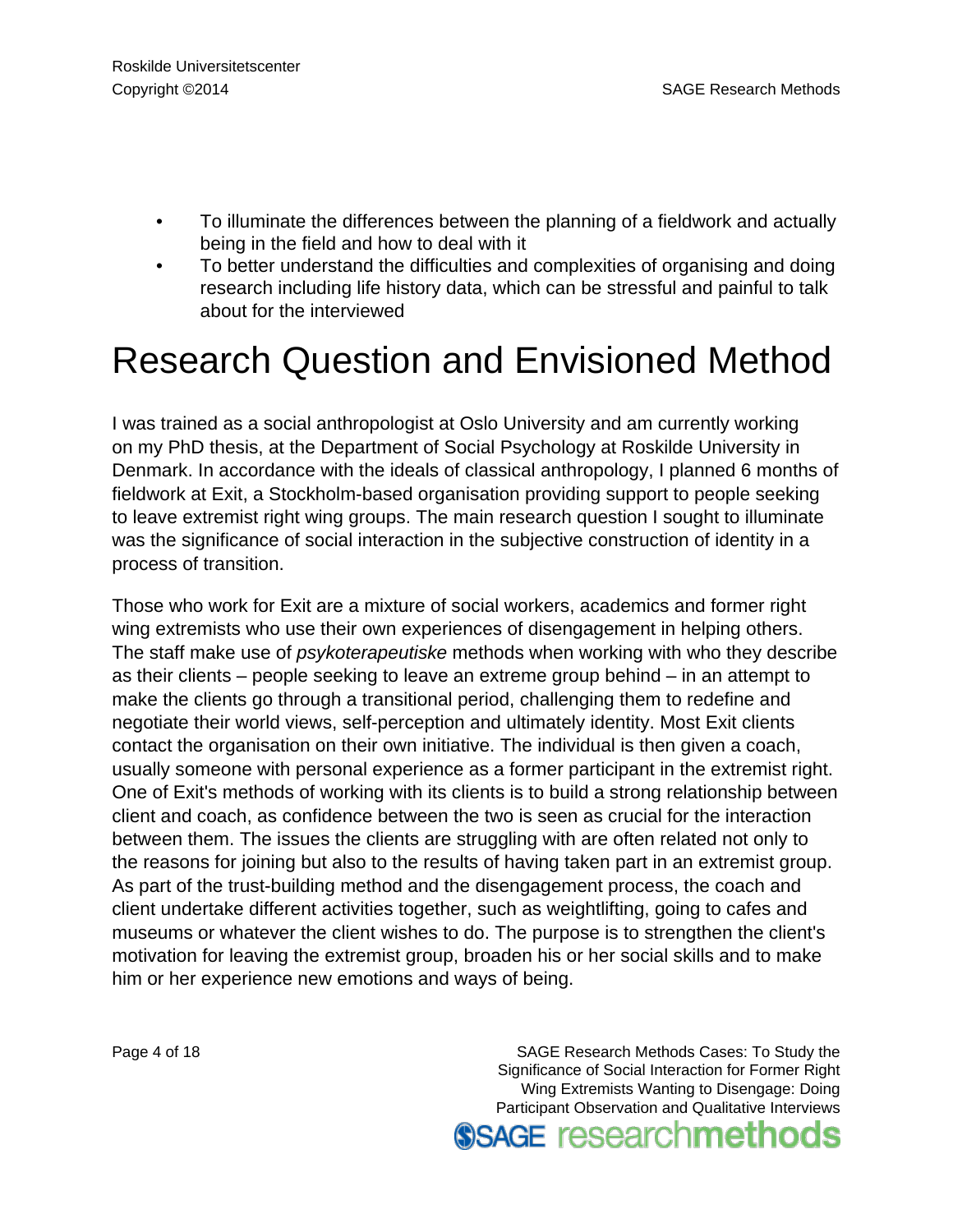To investigate my research questions, I had planned 6 months' fieldwork in order to be at Exit on a daily basis. I had envisaged following up to five clients and all activities connected to them. I wanted to grasp both the enunciated cognitive knowledge and the unspoken incorporated knowledge which would constitute Exit as the field of research in order to reach the kind of understanding that the anthropologist Kirsten Hastrup has termed 'embodied knowledge of the field'. Hastrup describes this as a particular kind of ethnographic experience where thoughts, emotions and actions are united in an experience of the field,

The data were to be generated through my daily presence and the observation of the dialogue between the staff and clients, in combination with life story-oriented interviews of both parties. Other sources of data were to stem from the readings of reports, Internet-based information and the participation in some of Exit's orientation activities, such as school meetings and conferences.

As it turned out, several obstacles made it impossible to conduct the classical form of fieldwork.

Exit is a modern organisation with employees working 9 a.m. to 4 p.m., where many client-related activities take place outside the office, and issues are often discussed in the evenings on the phone or behind closed doors in the office. Apart from these practical obstacles, it also became obvious that the dialogue between client and coach would be impossible to follow as my presence would have such an impact on the situation that it would change beyond recognition. So I had to think out new methods to allow me to understand the significance of interaction in the disengagement process. This also raised questions of how I could obtain enough information from both staff and clients to understand the very complex process taking place. As it turned out, my fieldwork started changing before I even embarked on it – a journey which nonetheless was to lead to a much deeper understanding of my research question.

Page 5 of 18 SAGE Research Methods Cases: To Study the Significance of Social Interaction for Former Right Wing Extremists Wanting to Disengage: Doing Participant Observation and Qualitative Interviews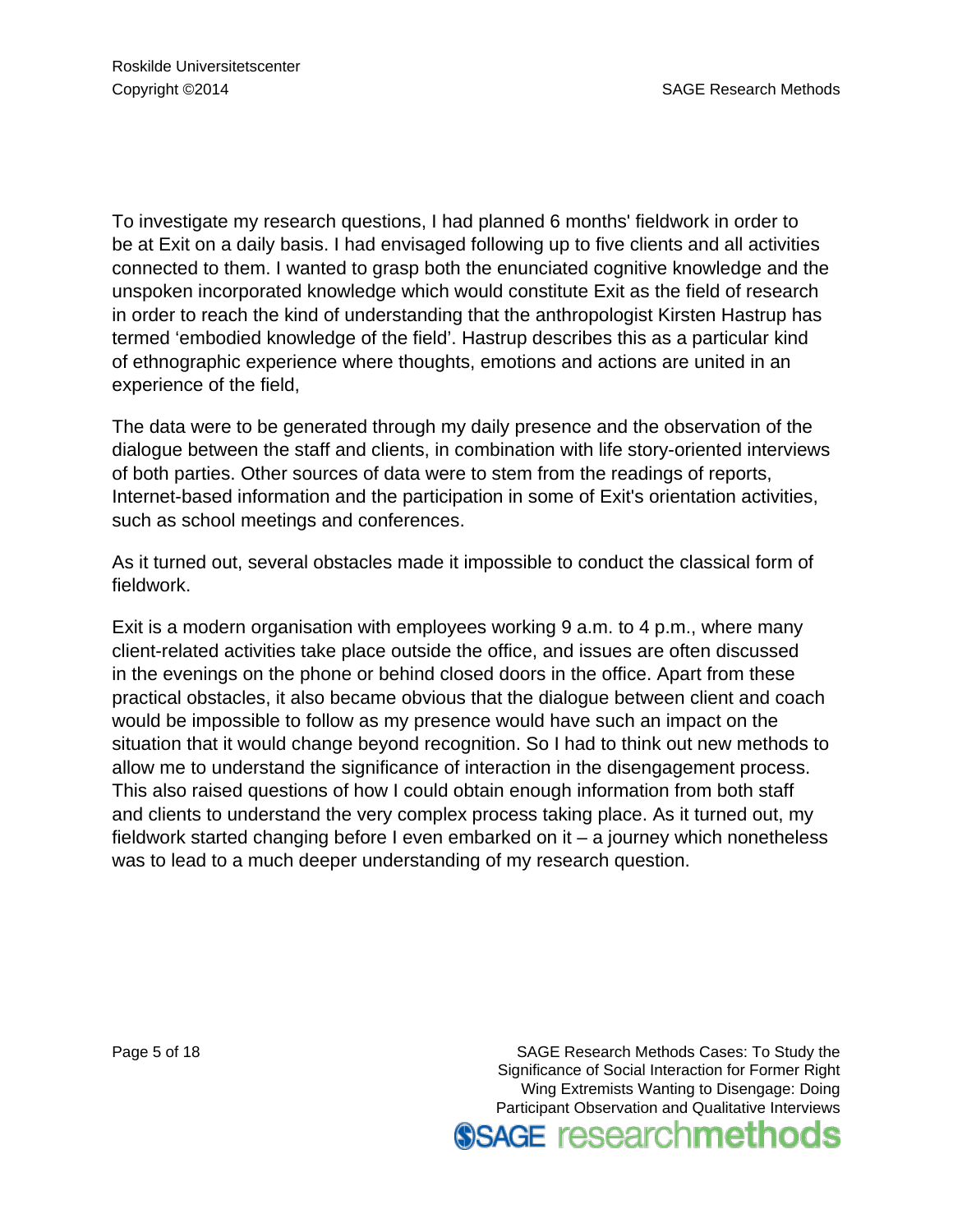## My Pre-Understandings of the Field and the Design of the Research Question

Any research topic is influenced by academic and personal interests, which also condition our pre-understanding of the field we enter when we embark upon fieldwork. My research questions had developed through two previous research projects I had conducted, which focused on communities and community-sustaining mechanisms among young people within a left wing-oriented social movement and in a religious community in Denmark. As several studies by Tore Bjørgo, an anthropologist specialised in disengagement from extremists' groups, shows, ideological conviction seems in general to presuppose participation and not the other way around, and it often follows lines of friendships, emphasising the importance of social interaction in the shaping of a subjective world view.

While focusing on participants within particular groups or communities, I had also remarked how the process leading to disengagement from such groups is often understood as an individual decision. Once I learned about Exit through a conference, I started wondering what it meant for an individual to leave a closed group behind. I was wondering how one then constructs meaning, a sense of belonging and identity, or whether disengagement would also depend on social interaction. I was also wondering to what extent the clients at Exit would regard their ability to disengage as a result of their contact with one or more employees in the organisation, and how they thought the coach(es) had influenced them.

My research into the left wing social movement had given me an understanding of how participation in such a movement meant participation in activities like parties, happenings and especially demonstrations, which would often involve confrontations with the police. The participants would over time come to experience these activities through the social movement's shared frame of understanding and interpretation, which would influence the participants' position and identity, transforming a person from being a peripheral spectator to becoming a committed activist (Christensen, 2009; Karpantschof, 2007; Snow, Rochford, Worden, & Robert, 1986).

Page 6 of 18 SAGE Research Methods Cases: To Study the Significance of Social Interaction for Former Right Wing Extremists Wanting to Disengage: Doing Participant Observation and Qualitative Interviews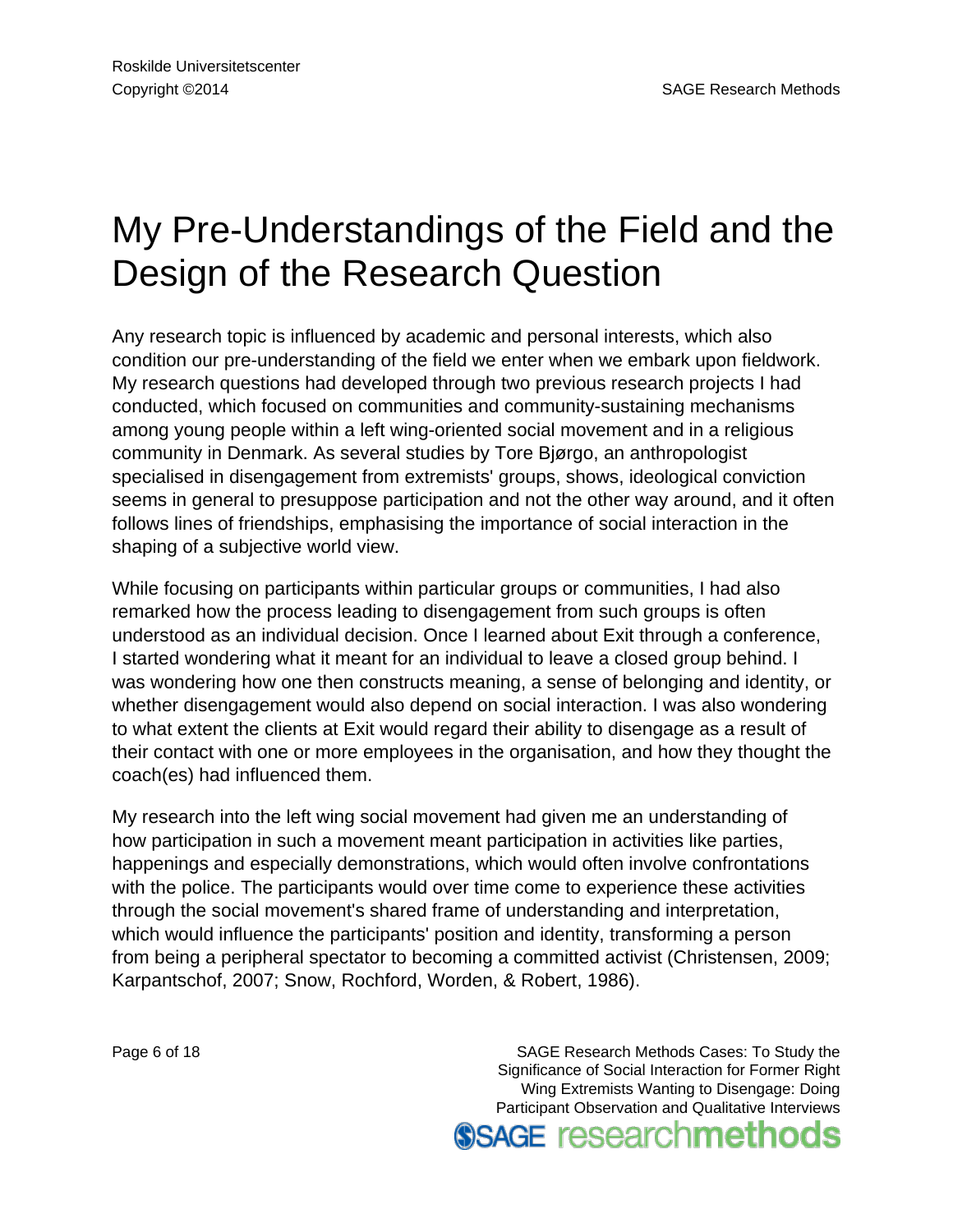This research formed my pre-understanding of the clients that Exit works with. I saw them as former political activists with an often violent and criminal agenda who, when they contacted Exit, had a clear desire to leave the extremist right behind. I had considered that the interviews might involve descriptions of violent situations and criminality, and reflected on how I should handle that, but I had not thought about some of the informants as valuable subjects with a difficult life story that they obviously thought it stressful and painful to talk about.

My vision of the informants affected the way I prepared my interview guide, in which I only focused on arranging the questions in such a way that they led from one topic to the next in what I considered to be a natural chain of associations.

Through the interviews I had conducted with the left wing activists, I had learned that the informants' feelings about being part of something they considered very important as well as taking part in a great deal of action constituted the driving force for their continued participation. I assumed that these feelings would also be of significance for the experiences of Exit clients.

As I had not been part of any extremist group myself, I could not presume to understand the emotional part of what participation meant for the informants. I could only refer to the feelings I had become familiar with via the interviews of the left wing informants, and how what they told me had conveyed their feeling of being in the centre of action, both when I did my interviews with them and when I participated in demonstrations with a high police presence.

I started reading anthropological literature written by, among others, Katrine Fangen, a Norwegian anthropologist who has done fieldwork among right wing extremists, and reports about the extremist right as well as autobiographies written by former right wing extremists (Arno, 2010; Asplund, 2000; Egonsson, 2012; Hasselbach, 1994; Persson, 2003; Sadalin, 2010; Widerberg, 2001) in an attempt to deepen my understanding of the emotional aspect of participation and of the disengagement process (Arnstberg & Hållén, 2000; Bjørgo, 2009; Eiternes & Fangen, 2002; Kimmel, 2007). My intention was to establish a better understanding of what I thought the informants' frames of reference would be, to enable me to develop an interview guide and be as well-prepared as possible for the interviews. Based on these references, I designed a first version of the

Page 7 of 18 SAGE Research Methods Cases: To Study the Significance of Social Interaction for Former Right Wing Extremists Wanting to Disengage: Doing Participant Observation and Qualitative Interviews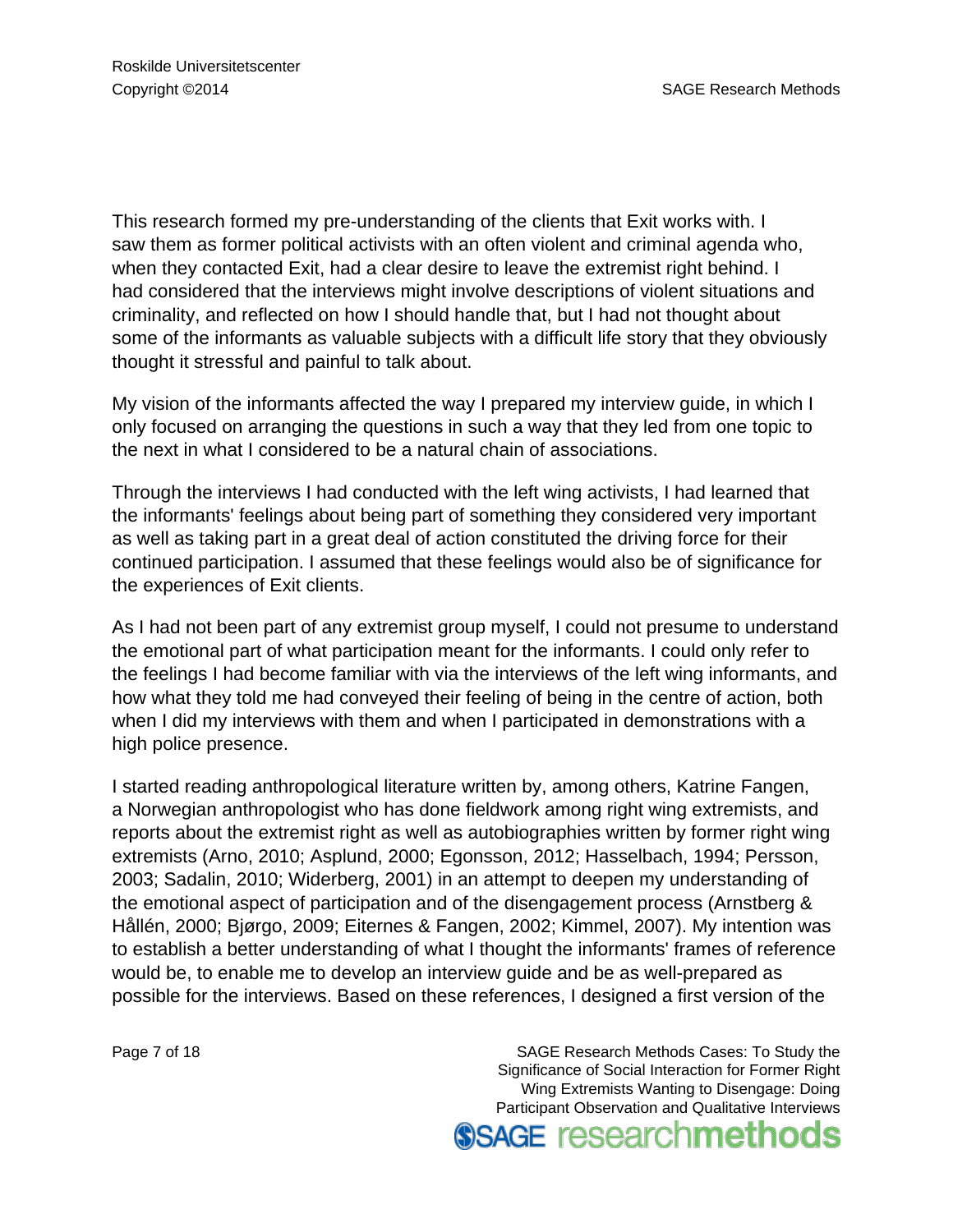interview guide, but as it turned out, I was going to reformulate it endlessly, a point I shall return to later.

## Doing Fieldwork: From a Pre-Understanding of the Field to Being There

The ideal for fieldwork ought to be the result of those methods which seem to be most appropriate for answering the research question, but in reality, the choice of methods used is a result of different coincidences that add up to what it is possible to do in the field. Before I had even started, I had to redesign the fieldwork for the first time right after the first reaction from the leader of the client programme at Exit; she said that a 6-month stay would be too heavy a burden for the organisation. Therefore, a new approach had to be developed as it was of paramount importance for me to uphold the focus of the research and thereby the organisation as the venue for the fieldwork (As Exit was established in 1998, it is one of the oldest organisations of its kind in Europe. Many more deradicalisation and disengagement projects were established after 11 September 2001, but I was keen to perform my fieldwork at Exit as it was one of the most experienced organisations.). In recent years, the classical fieldwork paradigm has been contested by, among others, Charlotte Aull Davies, questioning whether the duration of the stay in the field necessarily indicates the level of participation and thereby the validity of the ethnographic knowledge. This circumstance and the fact that the duration of the stay at Exit needed to correspond with what Exit found acceptable influenced the structure of my subsequent fieldwork. The time frame was reduced to three visits to Exit, each one lasting for 2 weeks, and an 'extra' week where I participated in a training session with the staff.

Before carrying out the first part of my official fieldwork, I had already participated in several conferences organised by Exit. I had also read the information material produced by the organisation and an evaluation report of its work. As anthropologist Kirsten Hastrup writes, by having access to material specifically dealing with the field you are entering, it is possible to establish a preliminary understanding of the field in an entirely different way than previously, when extensive fieldwork was the norm.

Page 8 of 18 SAGE Research Methods Cases: To Study the Significance of Social Interaction for Former Right Wing Extremists Wanting to Disengage: Doing Participant Observation and Qualitative Interviews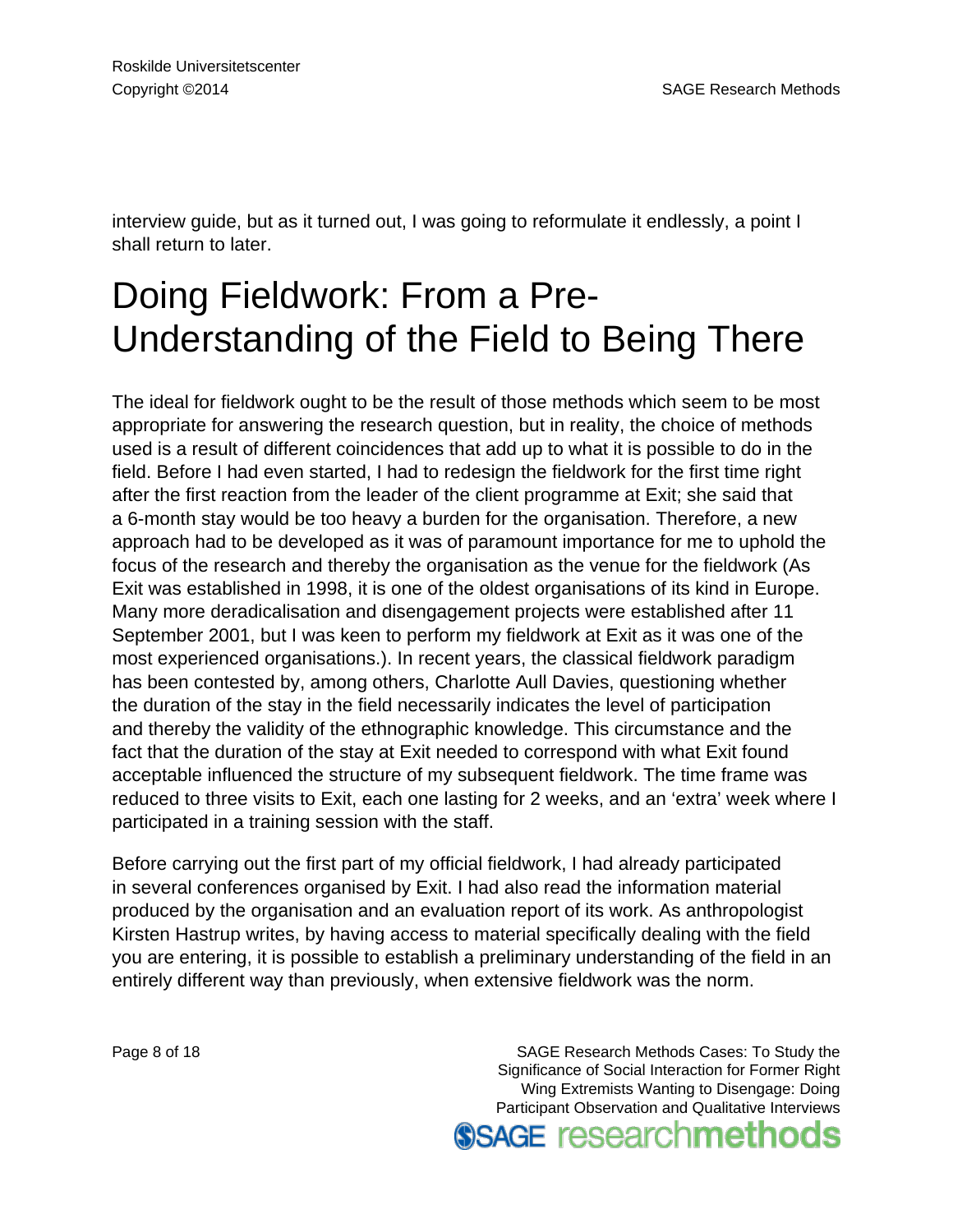My plan for the first visit was to get to know the field in a much more detailed way. After this, I would be able to develop an interview guide which I presumed would still change during the visits to come, as my understanding of the field expanded.

But once more what finally became my methods would result from a constant reformulation of my own plans in response to what was to be offered to – and expected from – me, by those involved. One example is that just a few days before my departure, I received an email from Joachim, the director of Exit, with a list of informants whom I could interview upon arrival. Even though I did not at all feel prepared to do the interviews, I still thought it would be a good chance to learn much more about both clients and staff. At the same time, I felt that it could be a bad start and possibly create a negative attitude towards me if I tried to postpone the already arranged interviews, as I know it takes considerable time to identify possible informants and organise a time and place to meet.

The office of Exit is very small which makes it easy to follow what is going on in general. Many fieldwork situations are felt to be difficult and complex to relate to 'appropriately'. How can the researcher maintain a presence in ways which are not too awkward, without a clearly definable task or a role to fulfil? In the office, I often encountered a mixture of people, such as staff members, clients, somebody on work practice or employees who were at a midway stage between being clients and coaches. The latter had left their criminal lifestyle behind some years ago, but were still struggling with questions and problems to an extent that they were neither expected to nor able to work full time as a coach. It was accepted to sit or even lie on the sofa in the office, just to make coffee or to sit at the table talking, opening up for a lot of different ways of 'just being' somebody there without fulfilling a clear-cut task.

To do fieldwork at Exit meant to be part of a very loose organisation with a particular reflexive praxis, which can basically be described as 'learning by doing'. The employees informed me about their activities, and if I thought it could be of relevance for my research, I would ask whether I could join them and was always allowed to do so. In that way, I came to participate in several educational sessions for the staff which turned out to be of particular importance for my understanding of the coaches' different methods of working with clients.

Page 9 of 18 SAGE Research Methods Cases: To Study the Significance of Social Interaction for Former Right Wing Extremists Wanting to Disengage: Doing Participant Observation and Qualitative Interviews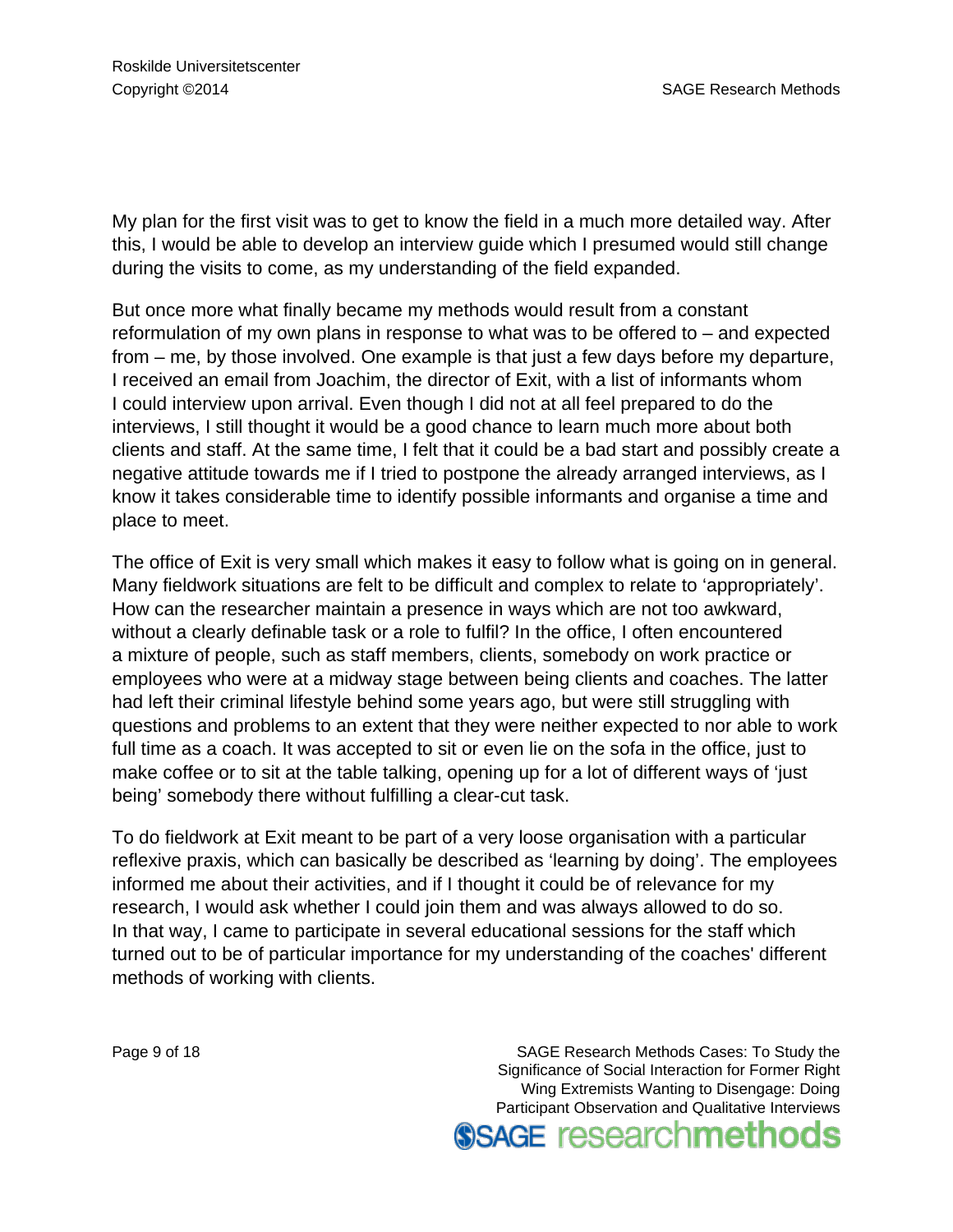The fact that I felt comfortable at Exit made it easier to just ask questions and participate in meetings and to simply join in when some employees were sitting at the table talking. I would also participate in staff meetings, where the staff would discuss their work with the different clients and various other issues. These meetings would be very informative for me, as I would learn about their working methods as well as problems that the clients faced during the transition from being a gang member or/and right wing extremist to lead a non-criminal life on their own terms. Every day I would take brief notes on a piece of paper and elaborate on them later on when I returned to my room.

After my first visit, I started asking myself what exactly I should write down of the endless interplay of actions of people talking, coming, going, meeting, joking and so on. I tried different variations of writing down my observations. Reading it all after the fieldwork came to an end, I realised that what I had written down were interpretations of the things being said, of selections of how the employees interact and discuss their practices, of people coming and going and of situations related to the client work combined with my own reflections about the place, its people and myself. Being there provided me with insight into their practice, and it made me aware of various issues that I understood were of great significance to their work, themes that I would investigate further in the interviews with clients, coaches and other staff.

Despite my primary interest being the interaction of client and coach, I soon realised the impossibility of pursuing that particular form of contact; on the one hand, my presence would change the situation beyond recognition, and on the other hand, the interaction did not take place in the stereotypical and easy-to-follow form that I had previously imagined as a therapeutic dialogue with two people sitting in a room talking. The coach met the client in various everyday settings, such as weightlifting together or a trip to town.

Instead of following these coach–client meetings any further, I decided to stay just in the office, follow the events as they unfolded and say 'yes' to whatever was proposed to me. Meanwhile, I actively asked the staff questions about phenomena I came to wonder about; I read some of the books in the office and tried to learn as much as I possibly could about the methods used when working with clients, as well as the ideas guiding

Page 10 of 18 SAGE Research Methods Cases: To Study the Significance of Social Interaction for Former Right Wing Extremists Wanting to Disengage: Doing Participant Observation and Qualitative Interviews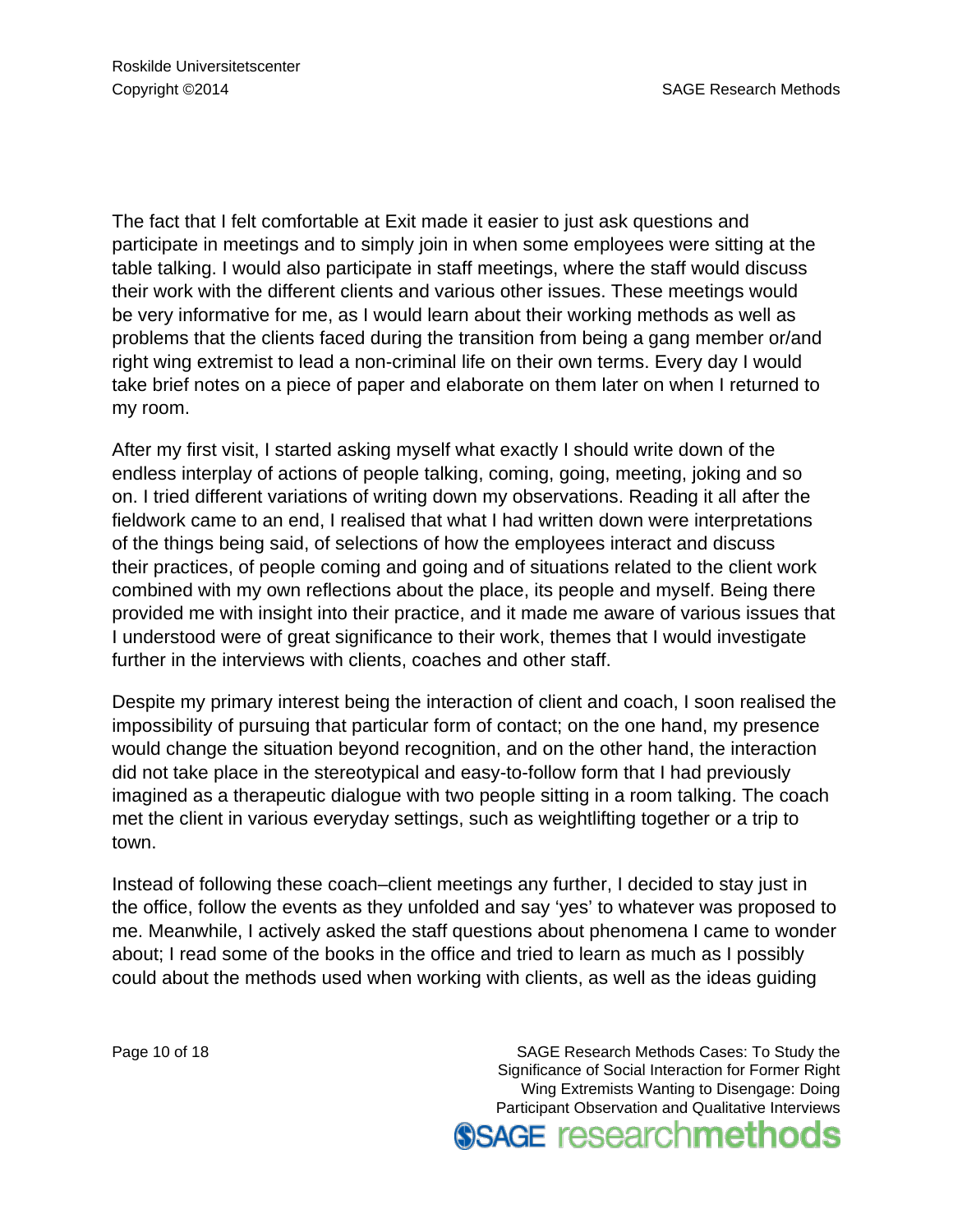the staff when they talked about their work. My aim was to gain an understanding of what I came to perceive as the practice of Exit.

My way of working on my initial research questions became somewhat like a puzzle, as I brought together pieces of understanding by participating as far as I could, by asking questions, by taking a position where I actively made myself available to the others, by just sitting there or by actively engaging with people or doing small tasks that I could fulfil without being an employee (e.g. cutting out copies of money with an employee, while we would talk about his job as a coach and about himself being a former participant in the White Power Movement and later on a gang member for many years). I would also be very aware of things I heard that I did not understand immediately. I wrote them down and made sure I remembered to ask the staff to explain them to me.

These kinds of informal conversations, combined with interviews of employees, coaches and clients and my participation on two occasions in staff training courses, all provided pieces of information for what became my specific field of research: how Exit works and what significance this work has for its clients' construction of their identities.

## Conducting the Interviews and the Impossibility of Capturing It All

As mentioned, my informants were employees with and without a past in the extreme right, and former and present clients. The interviews with informants who had been involved in the extreme right posed a particular problem irrespective of whether the person had worked as a coach or simply been a client: in both cases, their narratives were very dense.

To have been in the extreme right was problematical for all the former and present clients that I interviewed. This also meant that I would be completely dependent on the director of Exit, Joachim, as he was the one contacting former clients. Joachim had worked as a coach himself for almost 10 years, and he would therefore know whom to contact and how to do so.

Page 11 of 18 SAGE Research Methods Cases: To Study the Significance of Social Interaction for Former Right Wing Extremists Wanting to Disengage: Doing Participant Observation and Qualitative Interviews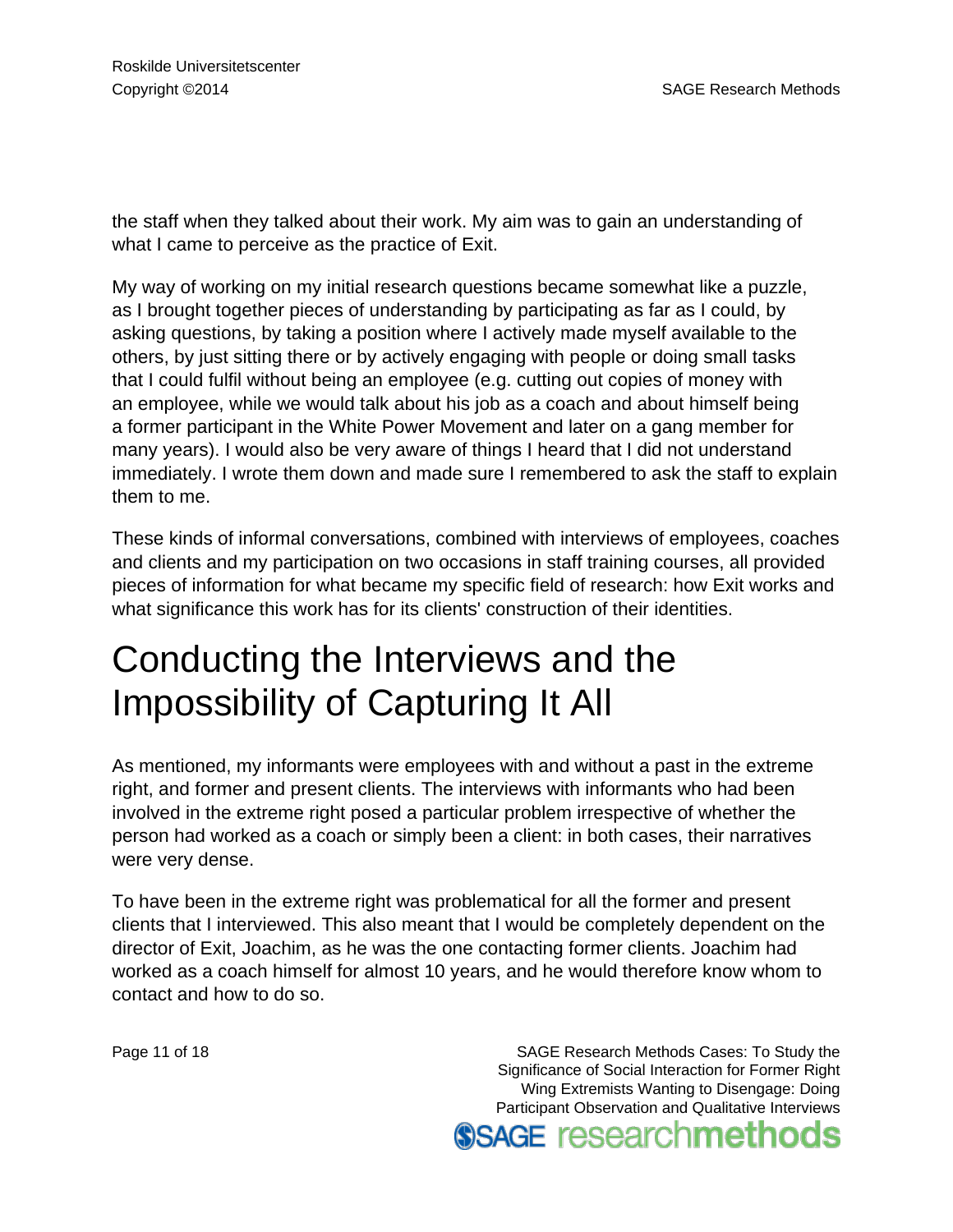This has of course influenced whom I have talked to, as all the potential informants would talk to Joachim before talking to me, and would find out from him which aspects of their experience I was going to ask about and how the information would be used later on. I had also written a short presentation of the research, which could be sent out to potential informants promising them anonymity and that I would be the only one dealing with the interviews. As Exit is a non-governmental organisation (NGO), there is also a limit to how much information it is allowed to ask for and register about its clients. As I had no need in my research to get formal personal fact and as a way of making the informants more relaxed, I did not ask either about surnames or any other details that could be connected to the particular person.

The way the interviews were organised was such that Joachim would hand my phone number to a possible informant and then we would organise a meeting. This method of access also meant that I did not come to meet anybody who had started on the process but dropped out, as Joachim would probably not have been in touch with that person long enough for him to be a potential informant. Therefore, I only interviewed people who actually thought that Exit had had significance in their way out of the extremist right. The fact that the informants got in touch with me through an employee of Exit may have prevented the informants from being critical of the organisation, but may also have positioned me as somebody to be trusted.

Before I started working on my PhD project, I had already conducted several interviewbased investigations as a freelance anthropologist and researcher; hence, I did not consider that conducting the interviews in this research would pose any special difficulties. I initially planned the interviews in such a way that I would ask the informants to describe their specific life situation and to elaborate on different themes during the interview. I would organise the interview guide with inspiration from other anthropologists such as James Spradley and Professor of Educational Psychology Steinar Kvale and would start by asking what Spradley calls 'grand tour questions' which are supposed to generate general descriptions, followed by questions aiming at eliciting specific examples of something. I would, for example, ask a former client: 'What was your situation like for Exit to be relevant for you?' and more specifically questions such as: 'What activities did you do with the coach?', 'Can you tell me what it was like to go to a museum for the first time?' and 'How did that make you feel?'

Page 12 of 18 SAGE Research Methods Cases: To Study the Significance of Social Interaction for Former Right Wing Extremists Wanting to Disengage: Doing Participant Observation and Qualitative Interviews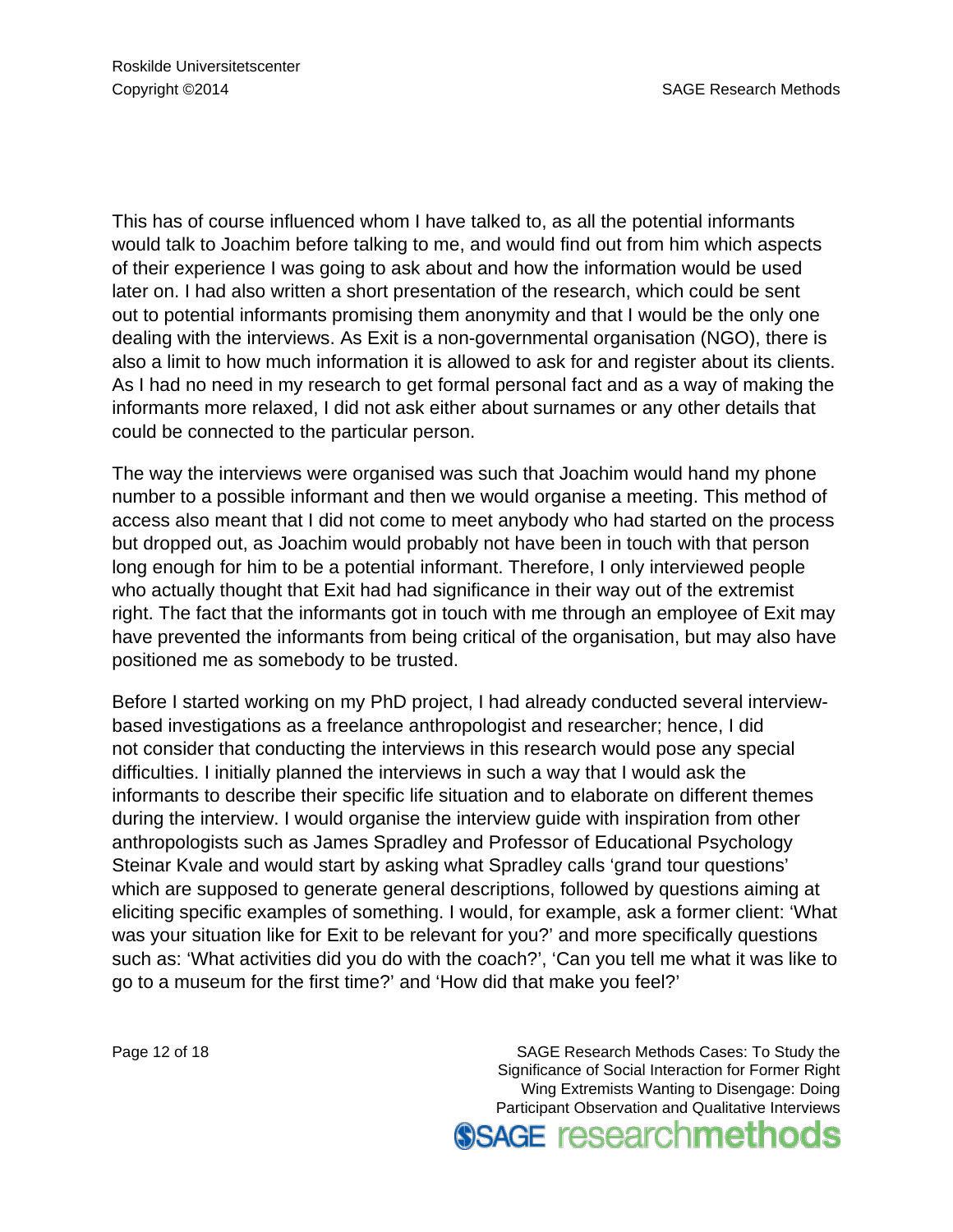I had started working on my interview guide shortly before the first fieldwork, and according to my prior understanding of the informants as either a client or a coach, I divided the questions into three sections. One section focused on the past, that is, what the situation was like for Exit to become an alternative for the informant. Another section focused on questions about what would lead to disengagement from an extremist group. The third one investigated the methods used when working with clients.

I would have about four pages filled with questions, which I thought could be used both as questions to be asked, but also as a kind of checklist in order to lead the conversation. This method had functioned well in the other interview-based researches I have done previously. It had been a way of getting a lot of detailed explanations about the subject matter. Therefore, I also assumed that it would be a good way of ensuring that I would get a lot of detailed descriptions of the process involved in disengagement and the staff's praxis. When working with the clients, a structured interview guide seemed logical to me, at least as long as all the informants had a clear-cut position of being either client or coach or another type of employee. But the positions turned out to be much more complex as some coaches would be in a process of transition. They would be coaches but at the same time were also working with themselves with help from other employees to handle their own past. The confusing positions soon affected my interview guide, since it became unclear which questions would be the most relevant in some interviews: questions aiming at understanding the informant's own disengagement process, questions about the work as a coach or questions about the transition from one status to another. On top of that, to understand the process leading up to disengagement and the process of disengaging also means that one must understand first what the person has been engaged in as well as getting and understanding of the emotional, social and practical aspects of a particular part of the person's life. I would start each interview by explaining to the informant that I was interested in talking about the disengagement process, if the informant was a client. But if the informant was an employee, I would focus on which methods he or she used when working with the clients and why. If the informant was a coach with a past in the extremist right, I would try to conduct several interviews to cover both his or her own engagement and disengagement process and his or her work with the clients.

My first interview was completely overwhelming, as I realised that I had rather preconceived understandings of how people would become involved with the extreme

Page 13 of 18 SAGE Research Methods Cases: To Study the Significance of Social Interaction for Former Right Wing Extremists Wanting to Disengage: Doing Participant Observation and Qualitative Interviews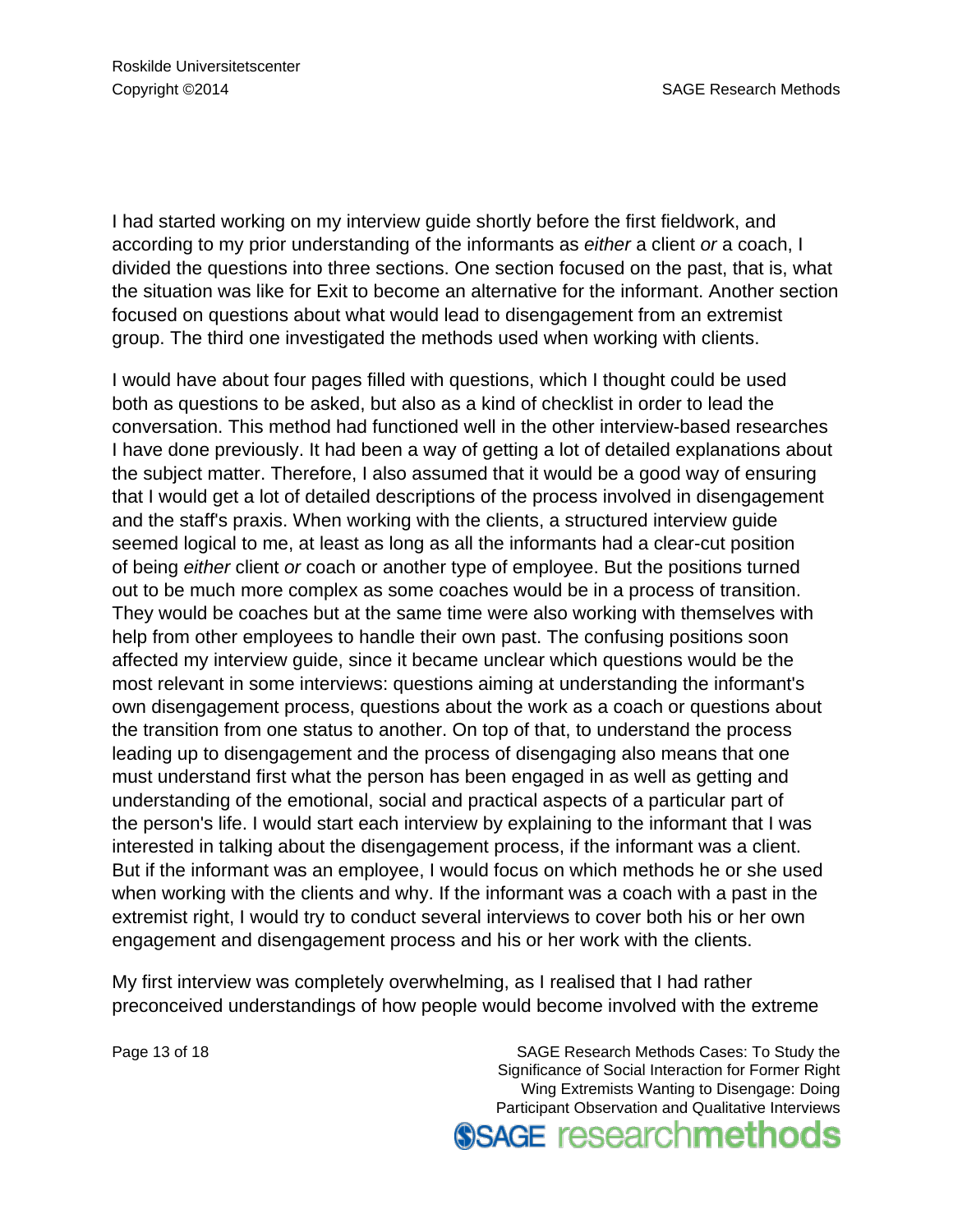right, and here I was sitting with a person who had been raised with grandparents reading Mein Kampf by Adolf Hitler, and who in several other ways had introduced him to Nazism. Not in my wildest dreams had I imagined this could be a way into right wing extremism, a way that made my further interview guide seem completely irrelevant. Instead, I just went along with the conversation and asked whatever questions came to my mind in order to establish a frame of understanding. During the interview, I also had the feeling that we often jumped from one topic to a completely different one, which made it extremely demanding to follow the thread of the conversation.

This initial interview made me realise just how complex and chaotic a life story of this kind is to follow for the researcher and to communicate for the interviewee, and this experience was repeated in other interviews. It gave me the feeling that there was so much to learn, and that I would have to meet the informants many times, a feeling which I could not shake off during my entire fieldwork. But here, everyday practicalities played a role. I thought it might be a good idea to find four informants who I could meet with several times in order to collect as many details as possible. However, this turned out to be difficult to pursue in practice, as I would not meet the informants on a daily basis in Stockholm, but would have to organise a meeting with the help of Joachim every time I travelled to Stockholm from Denmark. I ended up interviewing any former clients whom Joachim had contacted, and I finally discarded my original interview guide. Instead, I reduced it to three main themes, asking the informant about the life situation he or she had been in before the first contact with Exit, how Exit had helped and details about the disengagement process. I used these three themes as key headings, and then during the interview, I would ask questions to get as much elaboration of the answers as possible.

I found that this method worked much better, as I became less stressed without all my prepared questions and much more attentive and ready to talk about any subject which the informant introduced. I would be careful to get details about anything which the informants thought had made a change in their lives during the disengagement process.

I interviewed a total of 11 former clients, meeting several of them more than once. I think it is very important to meet informants as many times as possible to try to understand a person's complex life story, especially when it contains aspects which the interviewee has difficulty in understanding himself or herself. When this is the case,

Page 14 of 18 SAGE Research Methods Cases: To Study the Significance of Social Interaction for Former Right Wing Extremists Wanting to Disengage: Doing Participant Observation and Qualitative Interviews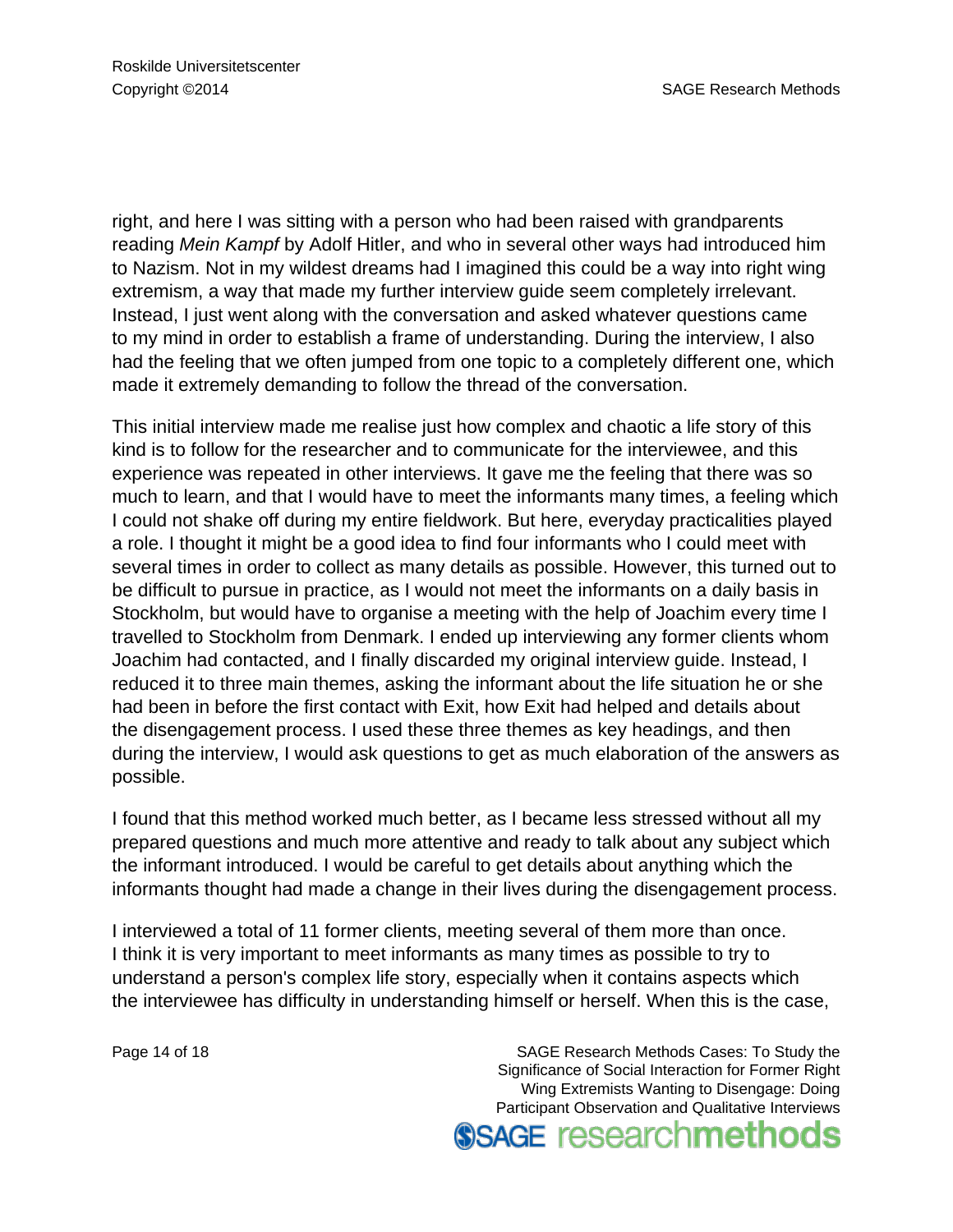I am also wondering whether we can claim that the interview is one of the best ways of understanding human beings and their explanations of their actions, especially with regard to all the processes that the informant does not understand himself or herself. It is difficult to know how to deal with answers like 'I don't know, it's more or less in a haze' or 'I still don't understand how I could end up in something like this (the extreme right wing)', because the feelings leading to, for example, participation or disengagement may still be unacknowledged or impossible to identify.

I was struggling with these questions during my fieldwork, and they remain for a large part unresolved. I am still wondering whether interviews and short periods of fieldwork are the best way to deal with matters of this kind. I am also wondering how many times one can reasonably ask a person to come for interviews, unless one is fortunate enough to meet someone with whom one can make a clear agreement about the entire process. If the researcher chooses to ignore that question, the result will be an ethical problem instead of a methodological one.

#### **Conclusion**

Even though my plan for fieldwork was clear at the outset, I ended up redesigning it in an ongoing process. When transcribing my data, I have come to realise that my data are not distinct narratives where I can identify a clear transition from one position to another in each story. Instead, what ended up being my method(s) created data about several long and very complex narratives, revealing some of the different inputs, thoughts, reflections, activities and incidents, which together reflect the transition from being active in the extremist right wing to being in a position where you meet with an anthropologist to share your story of transition and all the factors that helped you along the way.

This means that there are many possibilities in the field, but what I consider most important when being there is to be clear about what one's research question is, and then to be open to different ways to deepen one's knowledge about one's particular field of interest by asking questions and by saying 'yes' to whatever would seem to lead to a better understanding of the field even though that way is very different from the one you imagined before going into the field.

Page 15 of 18 SAGE Research Methods Cases: To Study the Significance of Social Interaction for Former Right Wing Extremists Wanting to Disengage: Doing Participant Observation and Qualitative Interviews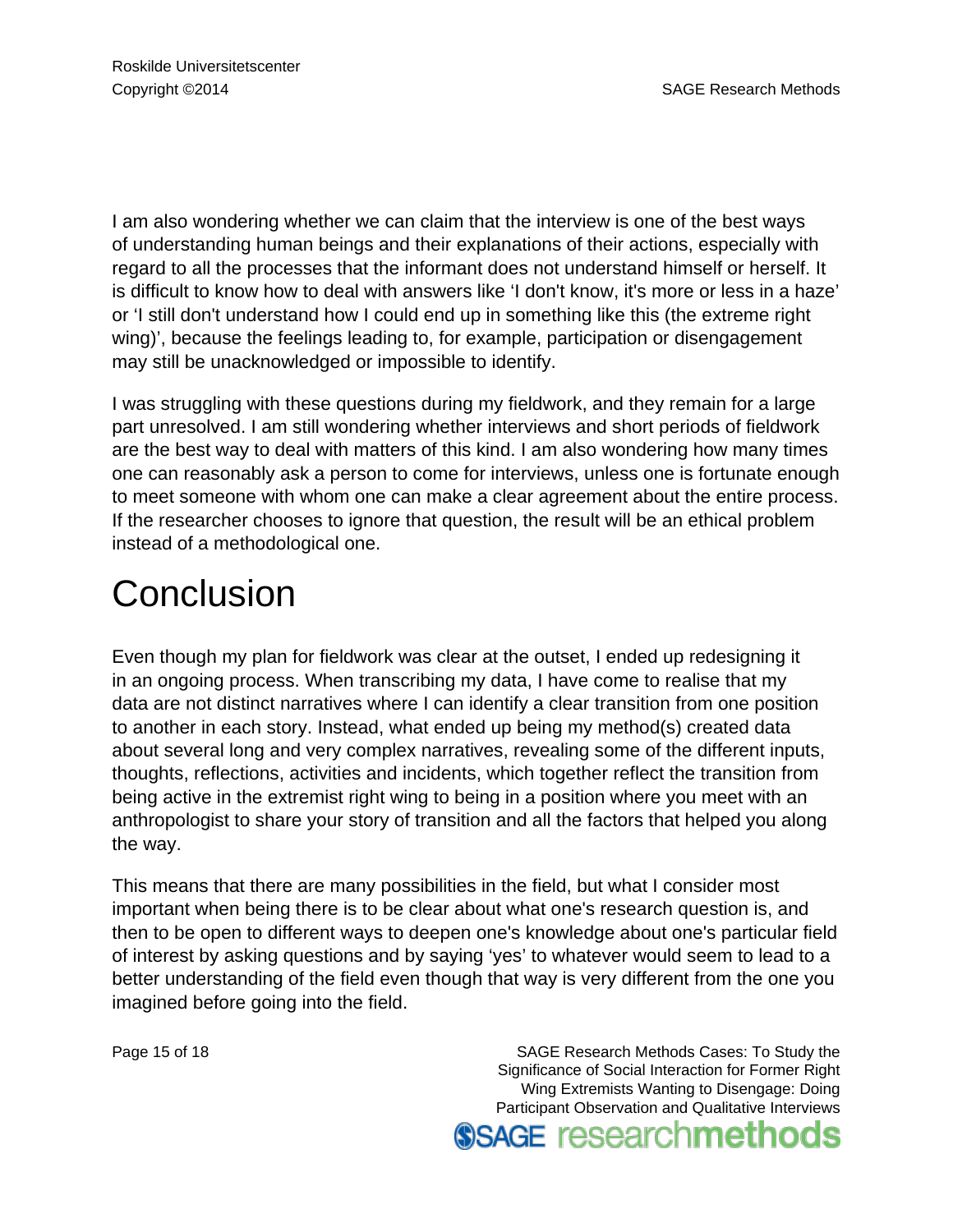## Exercises and Discussion Questions

- How can you prepare yourself the best as possible for your particular fieldwork? Give examples.
- When you are in the field, what are you going to observe and why?
- How are you going to describe your observations?
- How can you best prepare yourself for interviewing informants, who find the subject difficult to talk about?
- What are the advantages (and disadvantages) of interviewing the same informant several times and how to organised it?

#### Web Resources

<http://www.exit.fryshuset.se/>

[http://www2.ungdomsstyrelsen.se/butiksadmin/showDoc/](http://www2.ungdomsstyrelsen.se/butiksadmin/showDoc/ff80808127e2ac190128babe13ef003c/wwwEXITrapportDel1.pdf) [ff80808127e2ac190128babe13ef003c/wwwEXITrapportDel1.pdf](http://www2.ungdomsstyrelsen.se/butiksadmin/showDoc/ff80808127e2ac190128babe13ef003c/wwwEXITrapportDel1.pdf)

#### References

Arnstberg, K-O , & Hållén, J. (2000). Smaka kanga: Vägen tillbaka: Intervjuer med avhoppade nynazister. Stockholm, Sweden: Fryshuset.

Asplund, P. (2000). Med hatet som drivkraft. Stockholm, Sweden: Hjalmarson & Högberg Bokförlag.

Bjørgo, T. (1997). Racist and rightwing violence in Scandinavia: Patterns, perpetrators, and responses. Oslo, Norway: Tano Aschehougs Fonteneserie.

Bjørgo, T. (2009). Processes of disengagement from violent groups of the extreme right. In T. Bjørgo , ed. , & J. Horgan (Eds.), Leaving terrorism behind (pp. pp. 30–48). New York, NY: Routledge.

Page 16 of 18 SAGE Research Methods Cases: To Study the Significance of Social Interaction for Former Right Wing Extremists Wanting to Disengage: Doing Participant Observation and Qualitative Interviews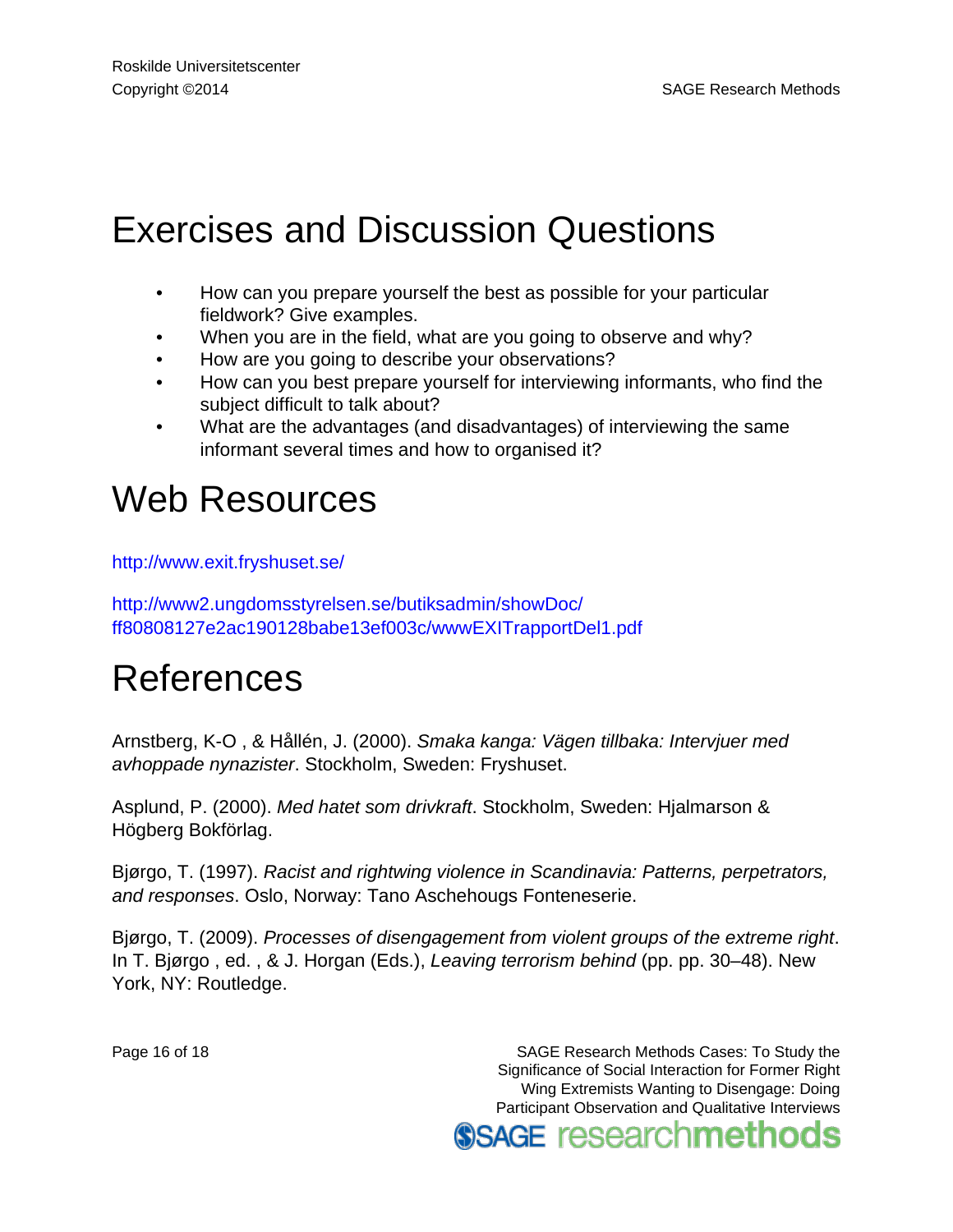Christensen, T. (2009). Forrest eller bagerst i demo'en – aktivist i Ungdomshusbevægelsen. Norsk Antropologisk Tidsskrift, vol. 20 , pp. 236–250.

Davies, C. A. (1999). Reflexive ethnography: A guide to researching selves and others. London, England: Routledge.

Egonsson, J. (2012). Ett Liv I mörker: Min resa in i – och ut ur – extremhögern. Stockholm, Sweden: Bokförlaget Forum.

Eiternes, T. K. , & Fangen, K. (2002). Bak nynazismen. Oslo, Norway: Cappelen Damm A/S.

Fangen, K. (2001). En bok om nynazister. Oslo, Norway: Universitetsforlaget.

Hasselbach, I. & Bonengel, W. (1994). Afregning – En nynazist står af. København, Denmark: Hasse og Søn.

Hastrup, K. (1995). A passage to anthropology – Between experience and theory. New York, NY: Routledge.

Hastrup, K. (2010). 'Feltarbejdet' in Kvalitative metoder: En grundbog (Ed S. Brinkmann , ed. , & L. Tanggard , ed. ). København, Denmark: Hans Reitzels Forlag.

Holy, L. , & Stuchlik, M. (2006). Anthropological data and social reality. In H. L. Moore , ed. , & T. Sanders (Eds.), Anthropology in theory: Issues in epistemology (pp. pp. 159– 168). Malden, MA: Blackwell Publishing.

Karpantschof, R. (2007). Gaden og parlamentet – Kollektive aktioner, demokrati og den moderne politiks tilblivelse i Danmark 1835–1901 (PhD afhandling), Sociologisk Institut, Københavns Universitet, København, Denmark.

Kimmel, M. (2007). Racism as adolescent male rite of passage: Ex-Nazis in Scandinavia. Journal of Contemporary Ethnography, vol. 36, pp. 202–218. doi: [http://](http://dx.doi.org/10.1177/0891241606298825) [dx.doi.org/10.1177/0891241606298825](http://dx.doi.org/10.1177/0891241606298825) <http://dx.doi.org/10.1177/0891241606298825>

Page 17 of 18 SAGE Research Methods Cases: To Study the Significance of Social Interaction for Former Right Wing Extremists Wanting to Disengage: Doing Participant Observation and Qualitative Interviews